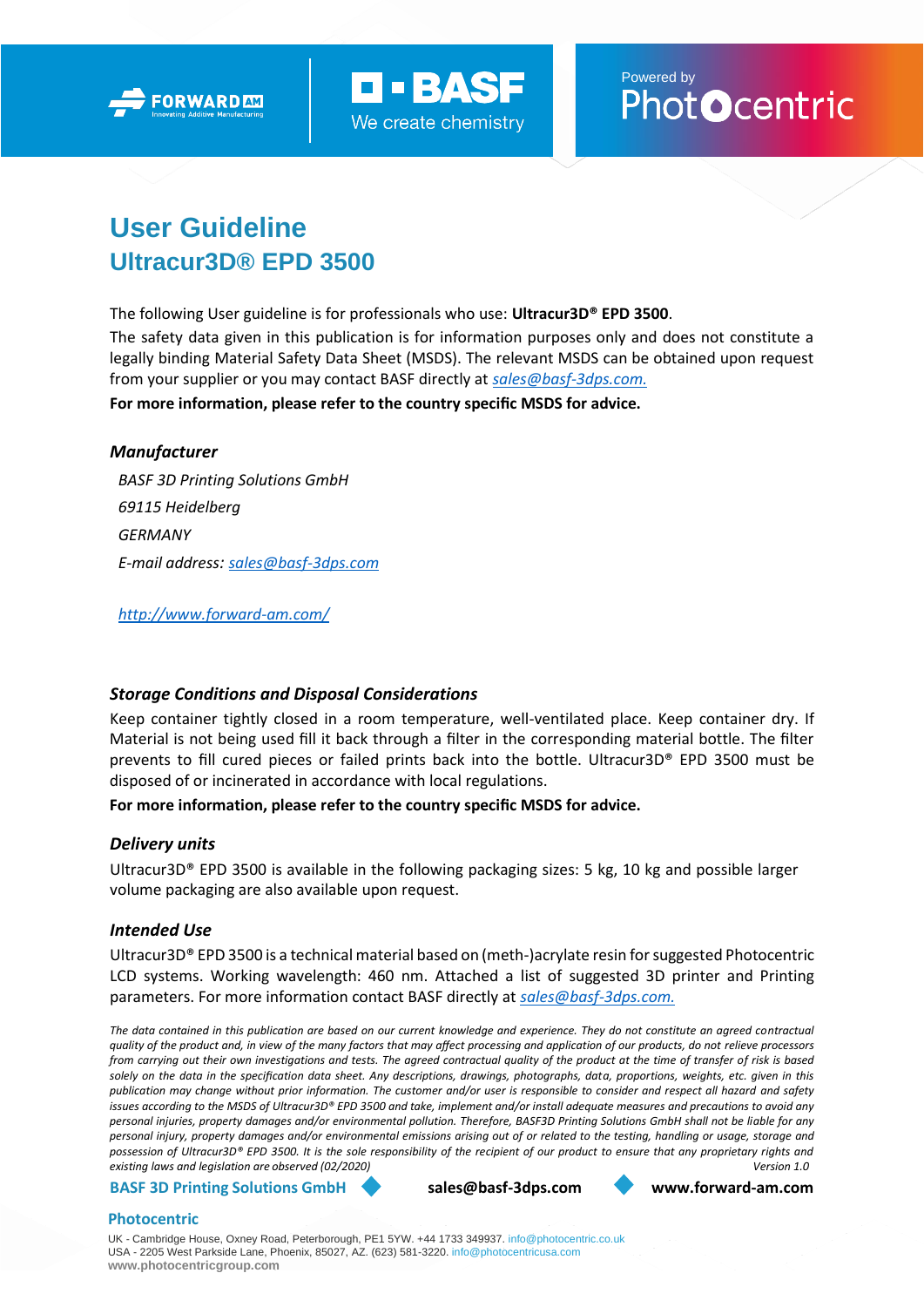



## *Example of Suitable 3D-Printers and Settings*

| <b>PRINTFR</b>     | <b>PHOTOCENTRIC MAGNA</b> |  |  |
|--------------------|---------------------------|--|--|
| Wavelength         | 460 nm                    |  |  |
| <b>Curing time</b> | 10 <sub>s</sub>           |  |  |
| <b>Voxel depth</b> | $100 \mu m$               |  |  |

*Detailed printing parameter can be found on Photocentric studio* 

# *Printing Process*



*The data contained in this publication are based on our current knowledge and experience. They do not constitute an agreed contractual quality of the product and, in view of the many factors that may affect processing and application of our products, do not relieve processors from carrying out their own investigations and tests. The agreed contractual quality of the product at the time of transfer of risk is based solely on the data in the specification data sheet. Any descriptions, drawings, photographs, data, proportions, weights, etc. given in this publication may change without prior information. The customer and/or user is responsible to consider and respect all hazard and safety issues according to the MSDS of Ultracur3D® EPD 3500 and take, implement and/or install adequate measures and precautions to avoid any personal injuries, property damages and/or environmental pollution. Therefore, BASF3D Printing Solutions GmbH shall not be liable for any personal injury, property damages and/or environmental emissions arising out of or related to the testing, handling or usage, storage and possession of Ultracur3D® EPD 3500. It is the sole responsibility of the recipient of our product to ensure that any proprietary rights and existing laws and legislation are observed (02/2020) Version 1.0*

#### **BASF 3D Printing Solutions GmbH [sales@basf-3dps.com](mailto:sales@basf-3dps.com) [www.forward-am.com](http://www.forward-am.com/)**

#### **Photocentric**

UK - Cambridge House, Oxney Road, Peterborough, PE1 5YW. +44 1733 349937. [info@photocentric.co.uk](mailto:info@photocentric.co.uk) USA - 2205 West Parkside Lane, Phoenix, 85027, AZ. (623) 581-3220. [info@photocentricusa.com](mailto:info@photocentricusa.com)

**[www.photocentricgroup.com](http://www.photocentricgroup.com/)**